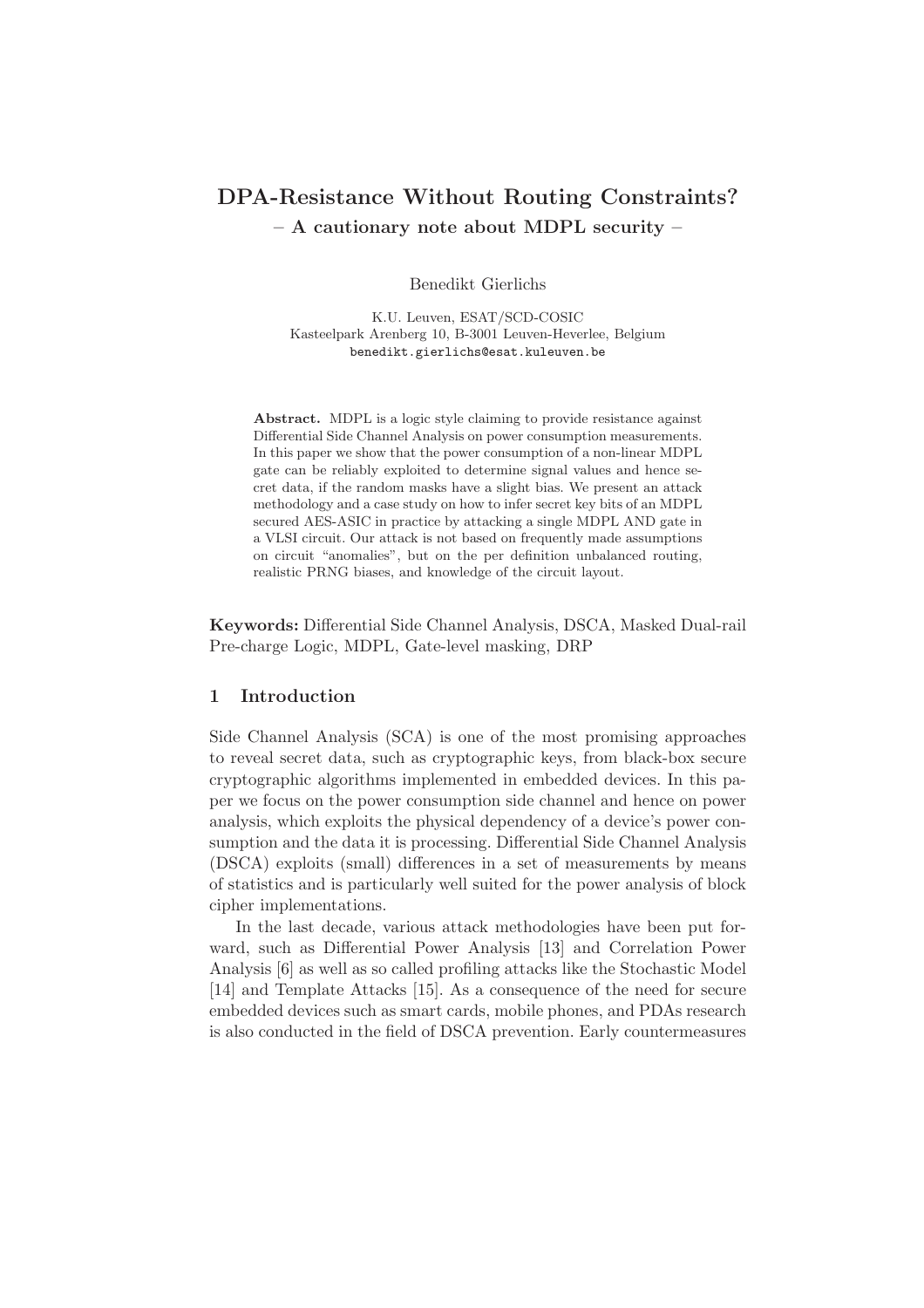include algorithmic masking schemes [16, 17], noise generators [19], and random process interrupts [18]. All of them have in common that they do not address the issue of side channel leakage directly, but aim at obfuscating the observables. Most of these countermeasures have been proven to be either insecure or circumventable, e.g. with High-Order attacks or Digital Signal Processing.

In recent years, research and industry have started to approach the issue of side channel leakage right where it arises: at the gate level. There is a considerable body of research on gate level masking schemes, e.g. [2, 9, 10], which again aim at obfuscating the leakage and differential logic styles, which aim at reducing the leakage. Tiri and Verbauwhede introduced WDDL [20] where they use the concept of Fat Wires for the balanced routing of the complementary wire pairs. As a result, a WDDL circuit ideally has a constant power consumption and hence no side channel leakage. Popp and Mangard introduced MDPL [1] which applies both aforementioned concepts: it does not use special differential routing but instead randomizes the signals on the complementary wire pairs. As a result, the remaining leakage of an MDPL circuit is assumed to be randomized to the quality of the random numbers provided.

On the other hand, also attacks against these secured logic styles have been published. Most of them exploit circuit "anomalies" as for example glitches [11, 12] and the early propagation effect [8]. In [7] it has been shown that mask induced switching activity in the circuit can be exploited to circumvent single-rail gate level masking.

Masked Dual-rail Pre-charge Logic (MDPL) was published at CHES in 2005 [1]. It follows straight and simple design principles in order to provide DSCA resistance, which as the authors claim, can be achieved without routing constraints. In this work, we profoundly analyze the power consumption of and the security provided by non-linear MDPL logic gates, which are an important building block for MDPL secured circuits. By non-linear gate we denote any logic gate for which the distribution of the output bits  $<sup>1</sup>$ , given uniformly distributed input bits, is not</sup> uniform.

We will show that MDPL provides enhanced security which will likely discourage amateur adversaries, but that it cannot withstand powerful expert attackers. Our attack does not require glitches or early propagation, but is based on the per definition unbalanced routing of MDPL circuits

 $1$  For differential logic styles this notion applies to one of the two complementary wires.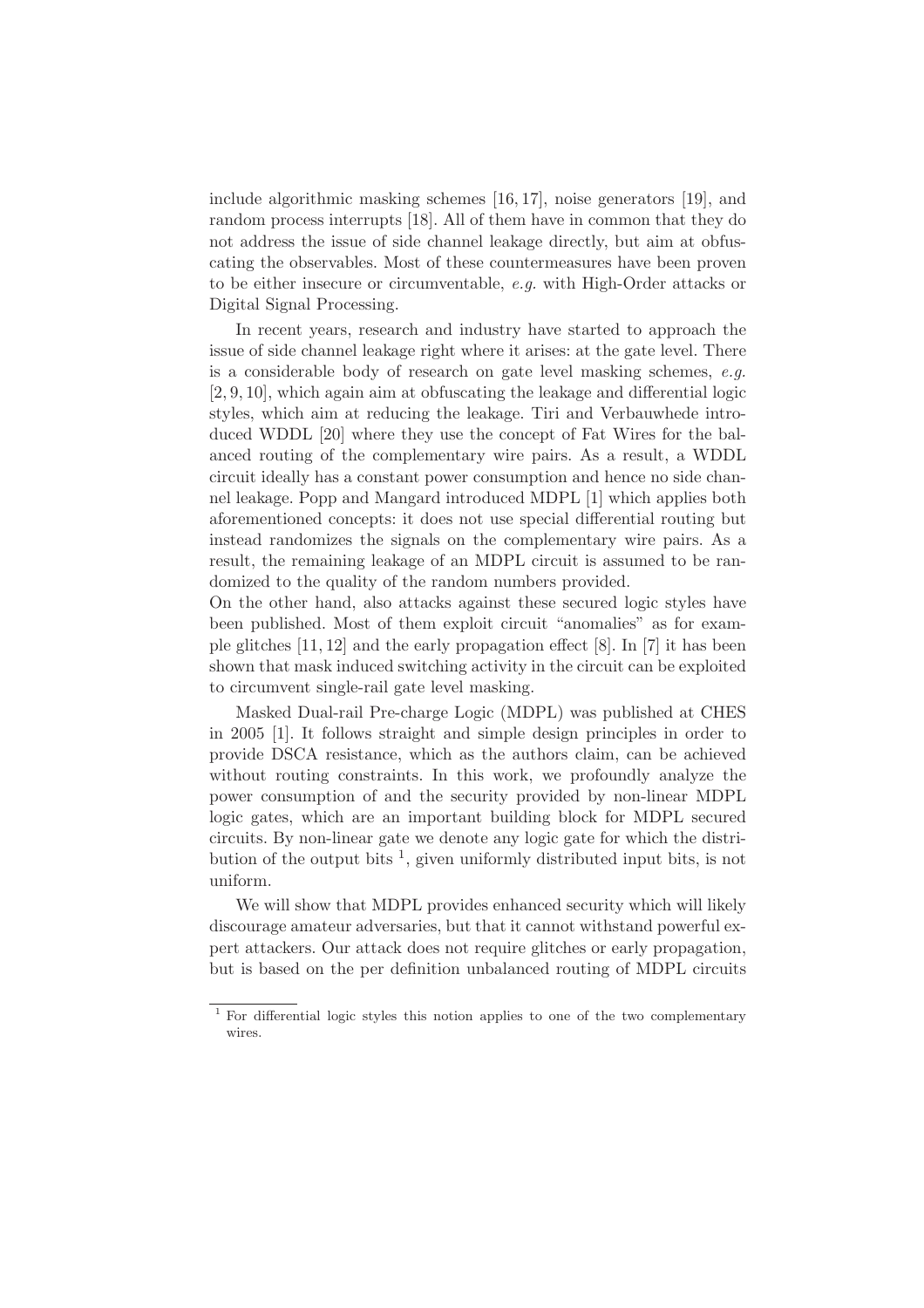and assumes realistic (unknown) biases in the Pseudo Random Number Generator (PRNG) which supplies the masks.

We summarize the key properties of MDPL in Sect. 2 and introduce our notation and basic preliminaries in Sect. 3. The core of our contribution is Sect. 4, where we analyze non-linear MDPL gates in detail and present our attack methodology. In Sect. 5 we provide experimental results from our successful attack against a single AND gate in a MDPL secured VLSI circuit which can be generalized straight forward. As an approach to explain our results under the assumption that the PRNG implementation on the prototype chip is not (significantly) biased, we discuss the possibility that our attack unintentionally exploited circuit anomalies in Sect. 6. We conclude our work in Sect. 7.

#### 2 MDPL

In our view, each of the letters MDP stands for a layer of security that enwraps the previous layer. At the core of this protective construction are standard CMOS gates, that are well known to be vulnerable to DSCA. In the next subsection, we summarize the MDPL design principles according to [1] and exemplify our view of the security layers using an MDPL AND gate.

#### 2.1 MDPL design principles

MDPL's main DCSA countermeasure is masking, while all other features aim at securing the masking as will be explained shortly. The atomic elements of MDPL logic are CMOS majority gates. A majority gate's output is "1" if the majority of its inputs are "1", otherwise its output is " $0$ ". In an MDPL circuit, all data values, e.g.  $a$ , are masked with the same mask m and physically present as the masked wire  $a_m = a \oplus m$ . The mask  $m$  must be refreshed every clock,  $e.g.$  by a PRNG. The mask update mechanism is integrated in the MDPL flip-flops (cf. [1]).

In MDPL, a majority gate always has three input signals, e.g.  $a_m$ ,  $b_m$ , and  $m$ , and one output signal, e.g.  $q_m$ . Figure 1 depicts a majority gate and Fig. 2 its truth table. In order to prevent glitches, which are a serious concern for designers of hardware masking countermeasures [11, 12], all signals in the circuit are pre-charged. During the first half of every clock cycle, i.e. at the rising clock edge, every MDPL flip-flop starts a pre-charge wave that pre-charges the subsequent logic and wires to "0". During the second half of every clock cycle, i.e. at the falling clock edge, the logic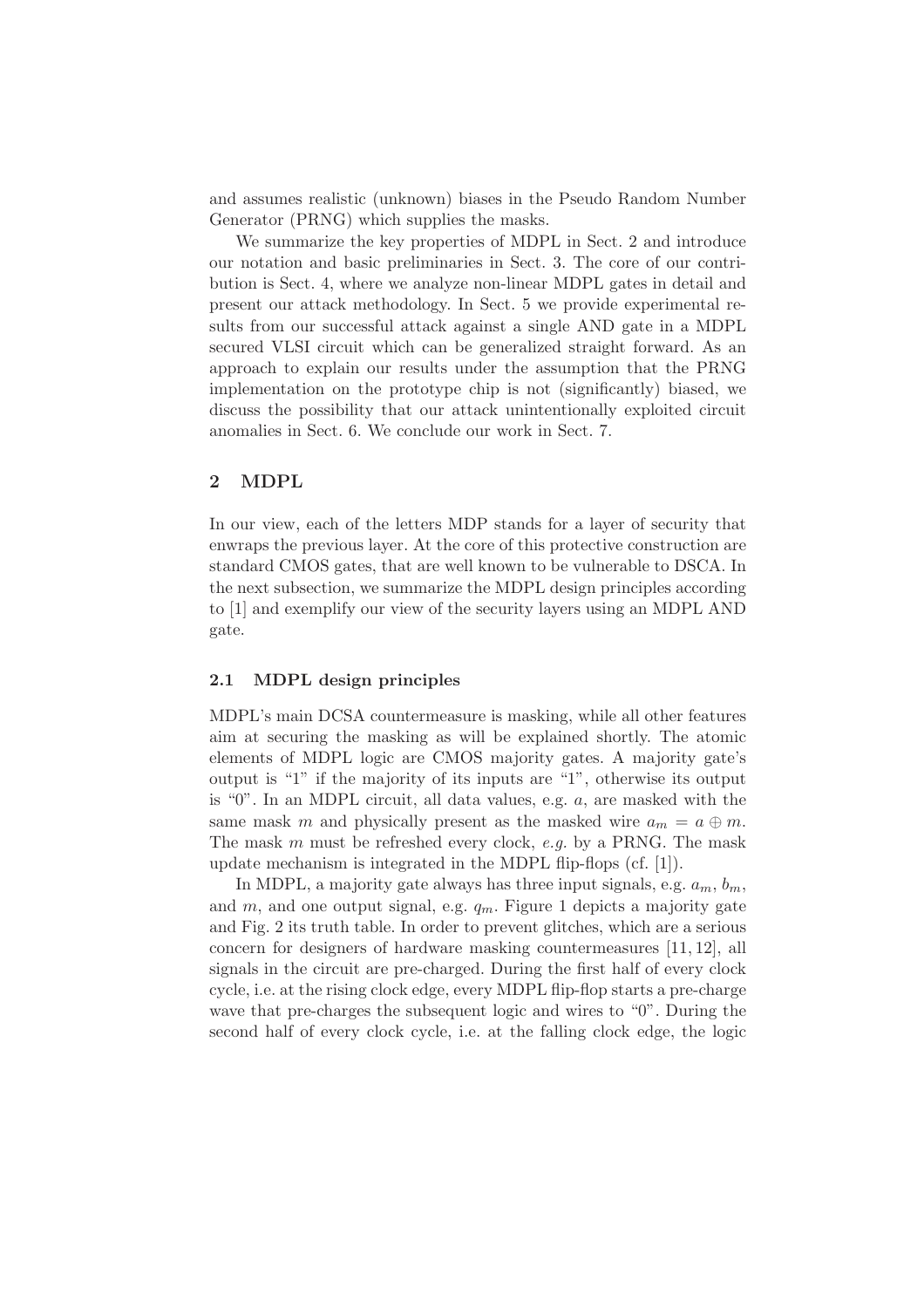

Fig. 1. Majority gate

Fig. 2. Majority gate's truth table

Fig. 3. MDPL AND gate

evaluation takes place and wires propagate masked data values. According to [1], neither a majority gate nor any gate built from majority gates produces glitches in a pre-charge circuit. This is said to be also true, when the inputs arrive with different delays. Suzuki and Saeki study the behavior of MDPL gates in such a scenario [8] and discover an early propagation effect.

The (pseudo-)random mask bit m has to be provided to *every* cell in the circuit at the beginning of each evaluation phase, hence one may expect a signal tree that is larger than the clock tree. Since also  $m$  is pre-charged to 0 during the pre-charge phase, its transitions during the evaluation phase are limited to  $0 \to 1$  or  $0 \to 0$ . Due to the size of m's signal tree, one may expect that the Side channel leakage of a  $0 \rightarrow 1$  transition is clearly distinguishable from that of a  $0 \rightarrow 0$  transition. Hence,  $SPA/SEMA$  might be able to recover m's value for every clock cycle. Tiri and Schaumont apply a similar attack [7] exploiting mask induced switching activity on Random Switching Logic [21]. To render such attacks infeasible, MDPL implements the dual-rail principle. For every signal a (including m) also the complementary signal  $\bar{a}$  is physically present in the circuit as masked wire  $\bar{a}_m = \bar{a} \oplus m$  and every <sup>2</sup> MDPL gate actually contains two identical sets of logic that process complementary inputs and output  $q_m$  and  $\overline{q}_m$ . This way it is assured, that every pair of complementary wires and every MDPL gate switches exactly once per pre-charge and once per evaluation phase. Figure 3 depicts an MDPL AND gate taking into account the masking and the DRP principle.

<sup>2</sup> The XOR gate is a special case.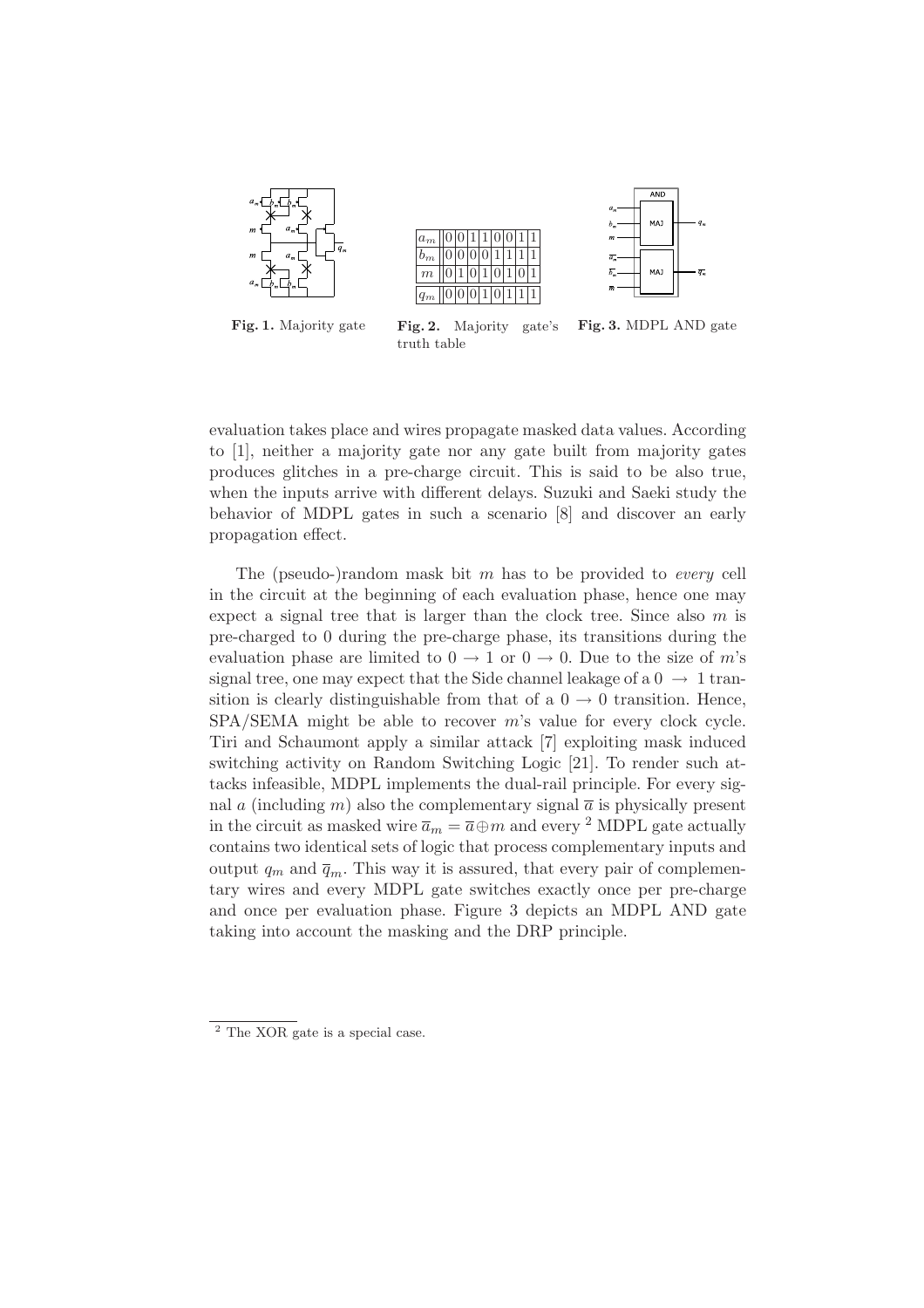#### 3 Notation and preliminaries

Let **A**, **B**, **M** be random variables on the (discrete) space  $S := \{0, 1\}$  with probability distributions  $\mathbb{P}_{A}$ ,  $\mathbb{P}_{B}$ , and  $\mathbb{P}_{M}$ . Let

$$
\mathbb{P}_{\mathbf{A}} = \mathbb{P}_{\mathbf{B}} := \{0: 0.5, 1: 0.5\}, \mathbb{P}_{\mathbf{M}} = \{0: \alpha, 1: \overline{\alpha}\}\tag{1}
$$

with  $a + \overline{\alpha} = 1, 0 \le \alpha \le 1$  (where  $\alpha$  denotes the bias of the distribution). We denote the conditional probability of **A** given **B** as  $P(A|B)$ . It is defined as

$$
P(\mathbf{A}|\mathbf{B}) = \frac{P(\mathbf{A} \cap \mathbf{B})}{P(\mathbf{B})}
$$
 (2)

where  $P(A \cap B)$  is the joint probability of **A** and **B**. Often one has knowledge about conditional probabilities and would like to compute marginal probabilities. This can be done if and only if all conditional probabilities are known

$$
P(\mathbf{A}) = \sum_{b} P(\mathbf{A}|\mathbf{B} = b) \cdot P(\mathbf{B} = b).
$$
 (3)

In the following section we apply these concepts to non-linear MDPL gates.

#### 4 Attack methodology

We model the logic signals a, b, and m as the random variables  $\mathbf{A}$ , **B**, and M respectively. We model the output transition on wire  $q_m$ of a given MDPL gate as random variable T on the (discrete) space  $\mathcal{T} := \{0 \to 1, 0 \to 0\}.$  The transition  $\overline{T}$  on wire  $\overline{q}_m$  is implicitly defined by being T's complement on an identical space  $\overline{\mathcal{T}}$ . The probability distribution  $\mathbb{P}_{\mathbf{T}}$  is defined by the logic function of the gate. The probability to observe transition  $\mathbf{T} = t \in \mathcal{T}$  on wire  $q_m$  given the specific (unmasked) input signals  $\mathbf{A} = a$ ,  $\mathbf{B} = b$ ,  $\mathbf{M} = m$  is  $P(\mathbf{T} = t | a, b, m)$ . We denote the observable output transition energy of a given MDPL gate as  $E(T = t)$ . Note that this notion of energy includes the transition  $\overline{T} = \overline{t}$  on the complementary wire.

Consider the MDPL security layers as explained in Sect. 2. Layer 1 (the masking) restricts us to only observe masked leakage, whereas a fresh mask is provided for every clock cycle. Layer 2 makes sure that no glitches can occur in the circuitry by pre-charging every wire and logic gate (not the flip-flops) to "0". Layer 3 limits the observable difference of output transition energies to  $E(\mathbf{T} = 0 \rightarrow 1)$  -  $E(\overline{\mathbf{T}} = 0 \rightarrow 1)$  which we expect to be much smaller than the difference between  $E(0 \rightarrow 1)$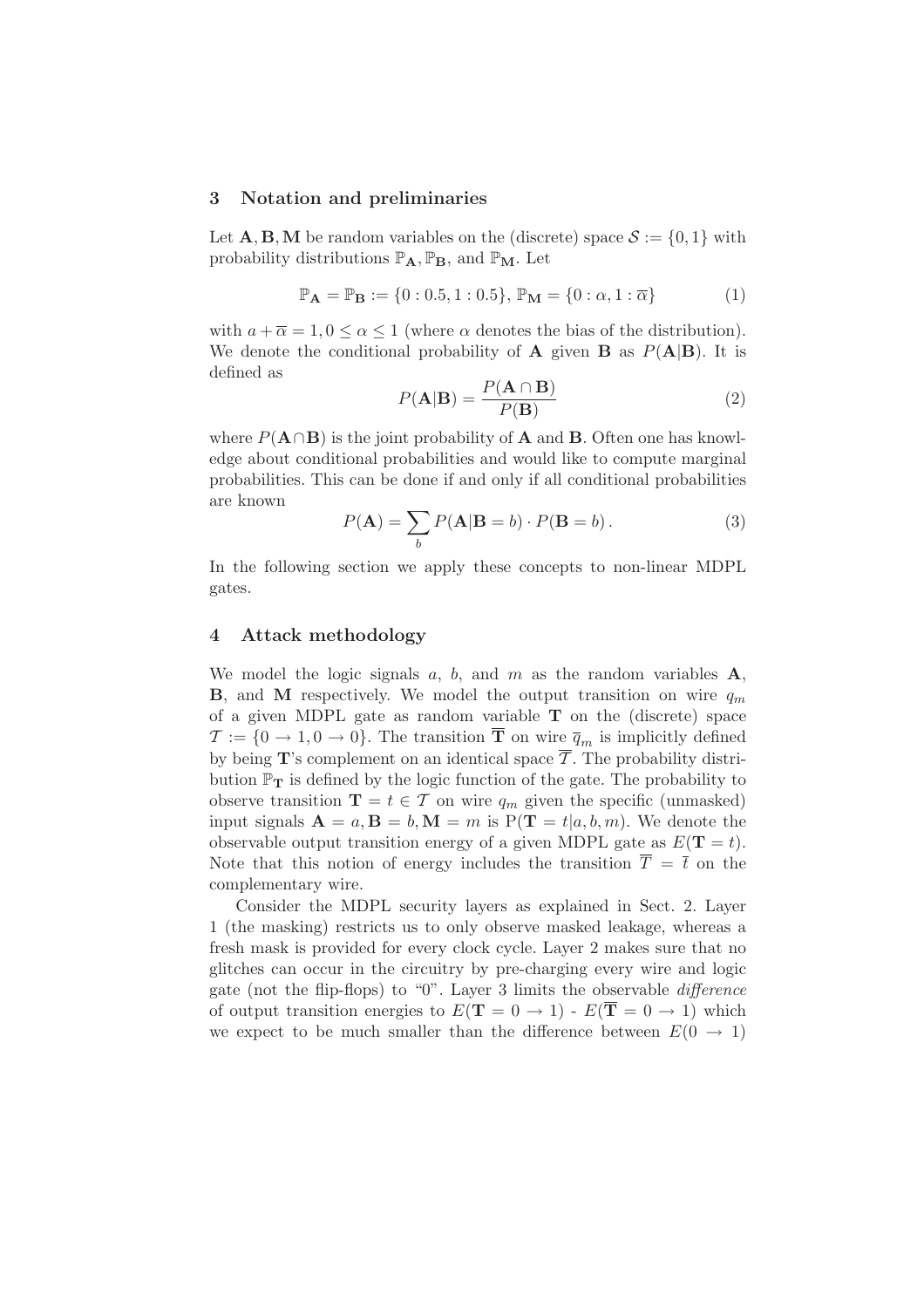and  $E(0 \rightarrow 0)$  for CMOS. However, as MDPL explicitly claims to be DPA resistant without differential routing constraints, we may assume that  $E(\mathbf{T} = 0 \rightarrow 1) \neq E(\overline{\mathbf{T}} = 0 \rightarrow 1)$  for any given gate without loss of generality. Basically, layer 3 introduces a practical measurement problem.

What can we extract from this? As the circuit continuously applies a fresh mask for every clock cycle, we will focus our considerations on one clock cycle. If the PRNG is started correctly,  $\mathbf{M} = m$  according to  $\mathbb{P}_{\mathbf{M}}$ . We denote  $E(\mathbf{T} = 0 \to 1) = \delta$  and  $E(\overline{\mathbf{T}} = 0 \to 1) = \gamma$  and may assume that  $\delta \neq \gamma$ . Further, we must also assume that the capacities of the wires that represent the signals  $q_m$  and  $\overline{q}_m$  differ from gate to gate, thus the energy needed to charge them, and hence the *gate specific*  $\delta$  and  $\gamma$ .

In the following subsection we present an attack methodology against non-linear MDPL gates based on a bias in the random masks. The detailed analysis will focus on a single gate to reveal its specific properties and weaknesses. Note that attacking several gates in parallel is rather difficult as the exploited gate specific  $\delta$  and  $\gamma$  most likely differ from gate to gate. In particular, their difference might have a different algebraic sign. However, iterative attacks against several gates to sieve key candidates are straight-forward and will not be discussed in detail in this work.

#### 4.1 Analysis of a single non-linear gate

We avail ourselves of an MDPL AND gate as representative of the class of non-linear MDPL logic gates. An MDPL AND gate as shown in Fig. 3 is composed of two majority gates which process complementary inputs and hence output complementary values. Figure 4 summarizes the relations between the input signals and input wires. Figure 5 shows the AND gate's truth table <sup>3</sup> and its output transition energies  $\delta$  and  $\gamma$  as defined above. According to Eq. (3), the marginal probability distribution  $\mathbb{P}_{\mathbf{T}}$  of the output transition T can be derived from the set of conditional distributions provided in Fig. 5. Applying Eq. (1) and (2) yields

$$
\mathbb{P}_{\mathbf{T}} = \{0 \to 1 : 0.75 - 0.5\alpha, 0 \to 0 : 0.25 + 0.5\alpha\}.
$$

Observations.

- 1.  $\mathbb{P}_{\mathbf{T}}(0 \to 1)|_{\alpha=0.5} = 0.5$ , for  $\mathbb{P}_{\mathbf{M}}(0) = \mathbb{P}_{\mathbf{M}}(1) = 0.5$  the transitions in T are equally likely
- 2.  $\mathbb{P}_{\mathbf{T}}(0 \to 1)|_{\alpha \neq 0.5} \neq 0.5$ , for  $\mathbb{P}_{\mathbf{M}}(0) \neq \mathbb{P}_{\mathbf{M}}(1) \neq 0.5$  the transitions in T are not equally likely.

<sup>3</sup> We omit the obvious values of the complementary input signals for the sake of clearness wherever possible, but the reader needs to keep in mind that we discuss a differential logic style.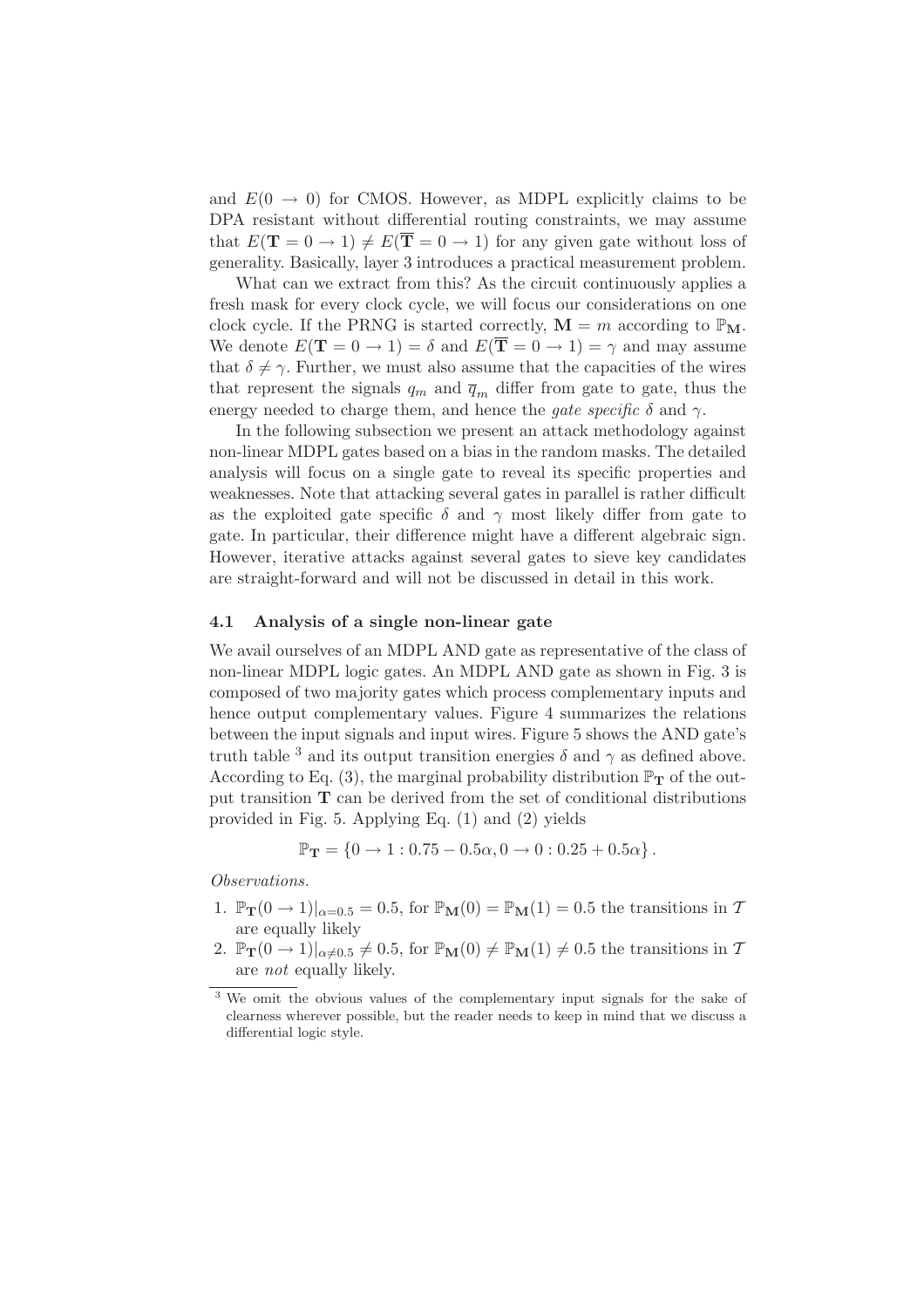

|   |          |                 |              |              |                    | $ \mathbf{A}_m  \mathbf{B}_m  \mathbf{M}$ bias $ \mathbf{A} \mathbf{B} $ $ \mathbf{T} $ $ \overline{\mathbf{T}} $ $ E $ |  |
|---|----------|-----------------|--------------|--------------|--------------------|-------------------------------------------------------------------------------------------------------------------------|--|
|   |          |                 |              |              |                    | $\alpha$   0   0   0 $\rightarrow$ 0   0 $\rightarrow$ 1   $\gamma$                                                     |  |
|   | $\Omega$ | $\mathbf{\Phi}$ |              |              |                    | $ 1-\alpha $ 1   1   0 $\rightarrow$ 0   0 $\rightarrow$ 1   $\gamma$                                                   |  |
| 0 |          | $\Omega$        |              |              |                    | $\alpha$   0   1   0 $\rightarrow$ 0   0 $\rightarrow$ 1   $\gamma$                                                     |  |
| 0 |          |                 |              |              |                    | $1 - \alpha$   1   0   0 $\rightarrow$ 1   0 $\rightarrow$ 0   $\delta$                                                 |  |
| 1 |          |                 | $\alpha$     |              |                    | $1   0   0 \rightarrow 0   0 \rightarrow 1   \gamma$                                                                    |  |
| 1 |          |                 | $1 - \alpha$ |              |                    | $0 \mid 1 \mid 0 \rightarrow 1 \mid 0 \rightarrow 0 \mid \delta$                                                        |  |
| 1 |          | $\Omega$        | $\alpha$     |              |                    | $1 \mid 1 \mid 0 \rightarrow 1 \mid 0 \rightarrow 0 \mid \delta$                                                        |  |
|   |          |                 | $1-\alpha$   | $0 0\rangle$ | $ 0 \rightarrow 1$ | $[0 \rightarrow 0]$ $\delta$                                                                                            |  |

Fig. 4. AND gate

Fig. 5. AND gate's truth table and transition energies

#### 4.2 Attack against an AND gate given biased random masks

Suppose that A and B are intermediate results of a cryptographic computation carried out by a device implemented in MDPL. Suppose that A and  $\bf{B}$  are independent but both depend on secret and known data  $^4$ . We address our focus on the truth table in Fig. 5. We restrict the observable space of events to those, for which, based on the known data and a guess on the secret data,  $\mathbf{A} = \mathbf{B}$  holds <sup>5</sup>. This space is marked with gray background color in Fig. 5.

Let  $\Theta = E(\mathbf{T}|a=0,b=0) - E(\mathbf{T}|a=1,b=1)$ . For a correct guess on the secret (at the relevant bits) and hence a correct guess on A and  $\bf{B}$  we have, according to Eq. (1), (2), and (3):

$$
E(\mathbf{T}|a=0, b=0) = \alpha \gamma + (1-\alpha)\delta, \ E(\mathbf{T}|a=1, b=1) = \alpha \delta + (1-\alpha)\gamma
$$
  
\n
$$
\Rightarrow \Theta = 2\alpha \gamma - 2\alpha \delta + \delta - \gamma.
$$
 (4)

We observe that for  $\alpha > 0.5$ ,  $\Theta$  tends toward  $\gamma - \delta$ , while for  $\alpha < 0.5$ ,  $Θ$  tends toward  $δ - γ$ . For  $α = 0.5$  we have  $Θ = 0$ . Note that the gate specific  $\delta$  and  $\gamma$  as well as the bias  $\alpha$  influence the algebraic sign of  $\Theta$ .

For a wrong guess on the secret (at the relevant bits) such that the guess on  $\bf{A}$  and  $\bf{B}$  is wrong, we have:

$$
E(\mathbf{T}|a=0,b=0) = \alpha\delta + (1-\alpha)\gamma, \ E(\mathbf{T}|a=1,b=1) = \alpha\gamma + (1-\alpha)\delta
$$
  
\n
$$
\Rightarrow \Theta = 2\alpha\delta - 2\alpha\gamma + \gamma - \delta.
$$
 (5)

We observe that for  $\alpha > 0.5$ ,  $\Theta$  tends toward  $\delta - \gamma$ , while for  $\alpha < 0.5$ ,  $Θ$  tends toward  $γ - δ$ . For  $α = 0.5$  we have  $Θ = 0$ . Note that for such a guess and  $\alpha \neq 0.5$ ,  $\Theta$  points exactly to the opposite direction.

<sup>&</sup>lt;sup>4</sup> It is impossible to model the dependency further as it will be entirely defined by the specific cryptographic algorithm and its implementation.

<sup>&</sup>lt;sup>5</sup> We assume that the cryptographic algorithm and its implementation are known.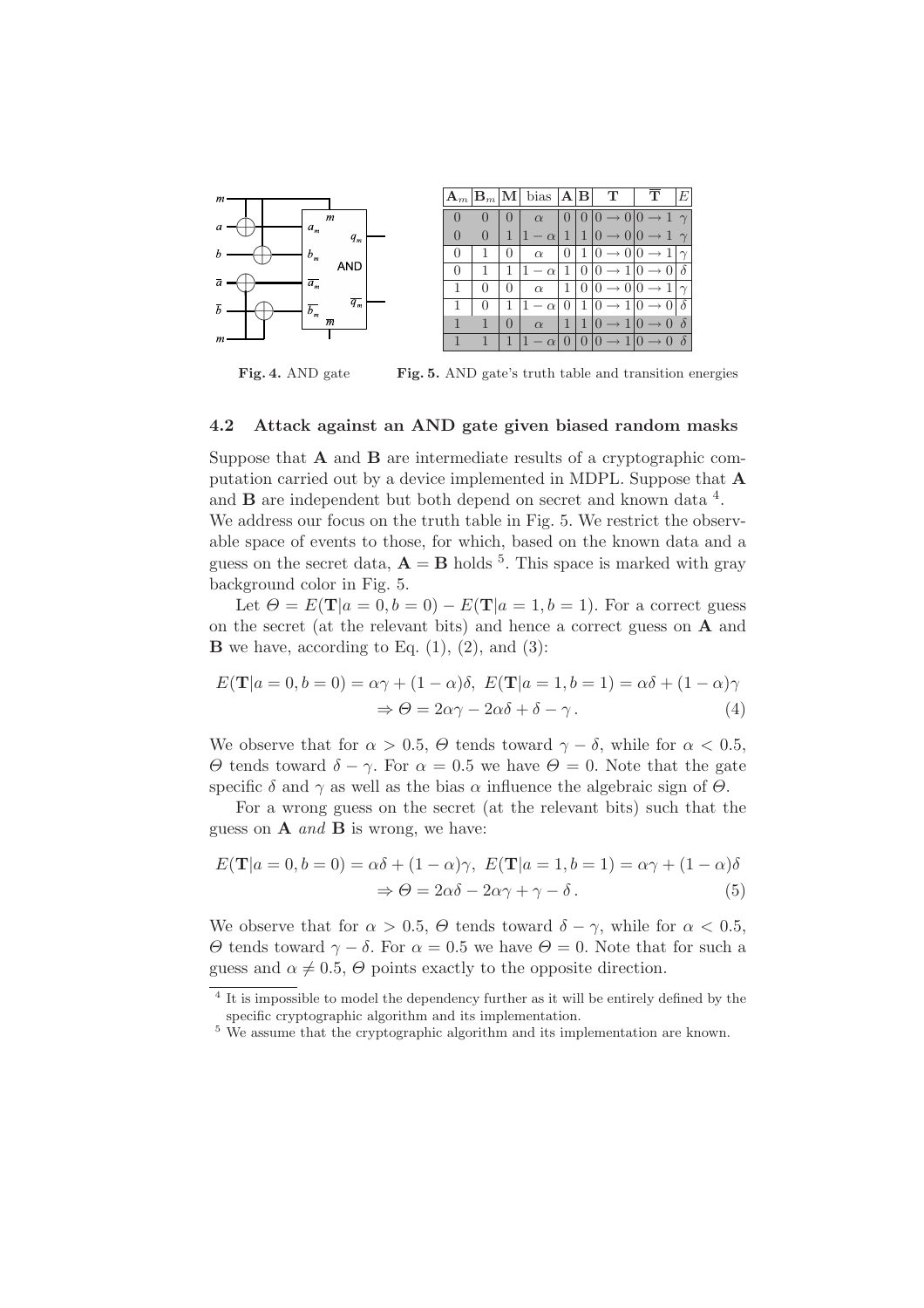For a wrong guess on the secret (at the relevant bits) such that the guess on *either*  $\bf{A}$  *or*  $\bf{B}$  is wrong, we have:

$$
E(\mathbf{T}|a=0,b=0) = E(\mathbf{T}|a=1,b=1) = \alpha \gamma + (1-\alpha)\delta + (1-\alpha)\delta + \alpha \gamma
$$
  
\n
$$
\Rightarrow \Theta = 0.
$$
 (6)

Note that for such a guess  $\Theta = 0$  independently of  $\alpha$ , if the the wrong guess is uniformly distributed over A and B, which we assume.

It follows from Eq. (4, 5, 6) that for any given bias  $\alpha \neq 0.5$  the three values for  $\Theta$  are different, if  $\delta \neq \gamma$  which is very likely because MDPL does not demand differential routing. Thus, a guess that is wrong in *either* **A** or **B** is distinguishable without further knowledge on  $\alpha$ ,  $\delta$ , or  $\gamma$ . An adversary may exploit this property to reject all key hypotheses which lead to such a guess. Then she would run the same attack against a different AND gate for further sieving. Attacks that involve knowledge on  $\alpha$ ,  $\delta$ , and  $\gamma$  are not the scope of this work.

## 5 Experimental results

In this section we provide experimental results of our attacks against an MDPL protected AES-128 implementation. Our main focus is the so far not posed question whether the output transition energy difference  $\Theta$  of a single gate in a VLSI chip is practically measurable outside the chip.

#### 5.1 Experimental platform

The SCARD chip is an outcome of the "Side-Channel Analysis Resistant Design Flow - SCARD" project led by the European Commission. It implements an 8051  $\mu$ C with AES-128 co-processor in CMOS and several secured logic styles, MDPL being one of them. It also implements a PRNG which supplies the masks for the masked logic styles. For a summary of the chip schematics we refer the reader to [3]. The architecture of the AES co-processor is discussed in detail in [4]. The AES implementation uses four parallel one-stage pipelined implementations of the AES SubBytes transformation, as described in [5].

For our experiments we obtained two sets of power measurements. The power samples  $W(t)$  represent the voltage drop over a 50 $\Omega$  resistor inserted in the dedicated core VDD supply. We measure during the first round of AES-128 encryption of random uniformly chosen plaintexts  $X$ with a constant key  $K$ . The sets are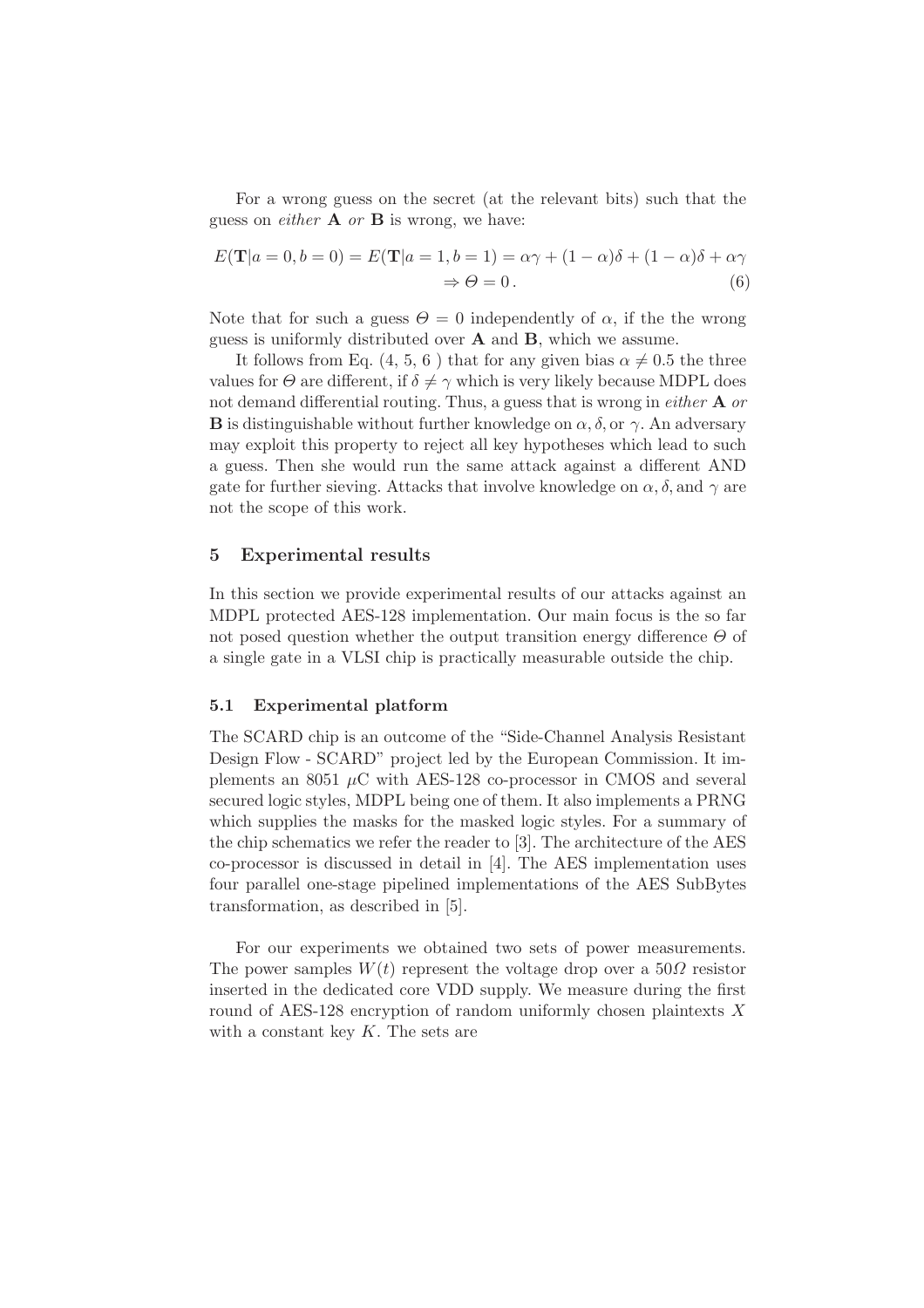- 1.  $N_1 = 100000$  traces, sampled at 2GS/s, PRNG bias  $\alpha = 1$
- 2.  $N_2 = 200000$  traces, sampled at 2GS/s, PRNG bias  $\alpha =$  unknown

## 5.2 MDPL vs. unMaskedDPL

We begin our experimental analysis with the comparison of the results of two runs of the same "standard" <sup>6</sup> attack against the MDPL AES implementation. For the first attack, we use measurement set 1 with a bias  $\alpha = 1$ . For the second attack, we use 100000 measurements from set 2 for which the PRNG has been setup and started correctly with an unknown bias  $\alpha$ . The point of this comparison is to show that MDPL is vulnerable to not specifically crafted power attacks, if the masking is completely disabled. Further, it shows that MDPL is resistant against the same attack if masking is active. Finally, it verifies that we initialized and activated the PRNG correctly.

The attack we perform is Correlation Power Analysis (CPA) [6]. It estimates the correlation coefficient

$$
\rho_{WH} = \frac{N \sum W_i H_i - \sum W_i \sum H_i}{\sqrt{N \sum W_i^2 - (\sum W_i)^2} \sqrt{N \sum H_i^2 - (\sum H_i)^2}}
$$
(7)

between a vector of observations  $(W_i)$  and a vector of predictions  $(H_i)$ . The summations are taken over the  $N$  samples and the correlation coefficient has to be estimated for each time slice within the observations  $W_i(t)$  separately. For a detailed discussion we refer to [6].

Since the actual storage element in an MDPL flip-flop is a standard CMOS flip-flop which is not pre-charged to "0", we expect the energy dissipation of a flip-flop to depend on whether the value to store changes or not. Therefore, the predictions are based on the Hamming Distance Model and aim at the simultaneous transitions of four 8-bit registers from their previous value  $R_i \in \{0,1\}^{32}$  to their new value  $D_i \in \{0,1\}^{32}$ . It is  $H_i = HW(R_i \oplus D_i)$ , where HW(·) is the well known Hamming weight function. Whether an attack on eight key bytes (four for  $D$  and four for  $R$ ) in parallel is practical or not is beyond the scope of this paper. The goal of this experiment simply is to show the protective effect of the masking.

Figure 6 shows the correlation trace derived from attack 1 for the correct key in the upper plot. The peak at the time index of about 23 000 is not large but significant and seems to allow key recovery to a certain extend<sup>7</sup>. The lower plot in Fig. 6 shows the correlation trace derived from

<sup>6</sup> With standard attack we denote an attack that is not specifically crafted for the properties of MDPL.

 $7 \text{ We verified that } 2^8 \text{ wrong subkeys were rejected in favor of the correct subkey.}$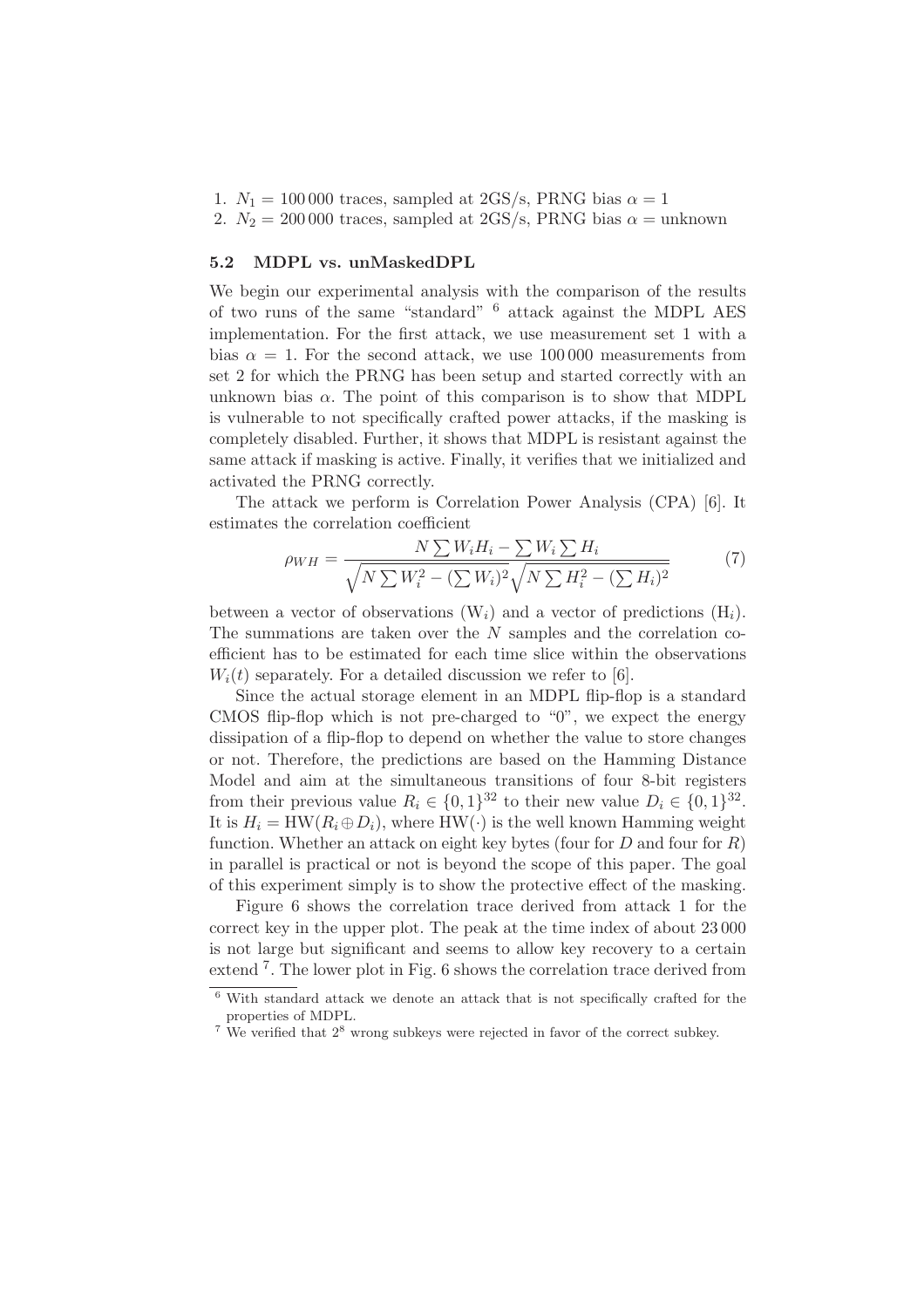

Fig. 6. CPA on MDPL with bias  $\alpha = 1$  (upper plot) and activated masking (lower plot); clock signal (middle)

attack 2 for the correct key. As one can see, no visible peaks appear at the time index of about 23 000 or elsewhere, which indicates no reliable key recovery <sup>8</sup>. Obviously, the masking provides security against a correlation attack in the given setting.

## 5.3 Results of our attack against a single AND gate

In this section we provide the result of our attack methodology against the SCARD chip's AES-128 implementation in MDPL. We provide results from a DPA attack based on measurement set 2 against a single AND gate as proof of concept. Our intention is to experimentally verify that leakage occurs and can be exploited as concluded in Sect. 4.2.

The AES Sbox is implemented in combinational logic using composite field representation. Figure 7 shows the relevant part of the Sbox architecture. The conversion of elements of  $GF(2^8)$  to  $GF((2^4)^2)$  is given by the function map, shown in Fig. 8.

The  $4 \times 4$ -bit multiplier in Fig. 7 contains 16 AND gates. One of them will be the target of our attack. It computes the intermediate result:  $\mathbf{A} \wedge \mathbf{B} = a_{l0} \wedge a_{h0} = (a_4 \oplus a_5 \oplus a_6) \wedge (a_0 \oplus a_4 \oplus a_5 \oplus a_6).$ 

The attack is based on the methodology introduced in Sect. 4.2 and standard DPA [13]. Our attack requires  $\mathbf{A} = \mathbf{B}$  where a is the 8bit word  $x_i \oplus k$  entering one of the Sboxes. We partition our measurements  $W(t)$ 

 $\overline{\text{8}$  Again we also tried the same  $2^8$  wrong key hypotheses, this time the results were fuzzy.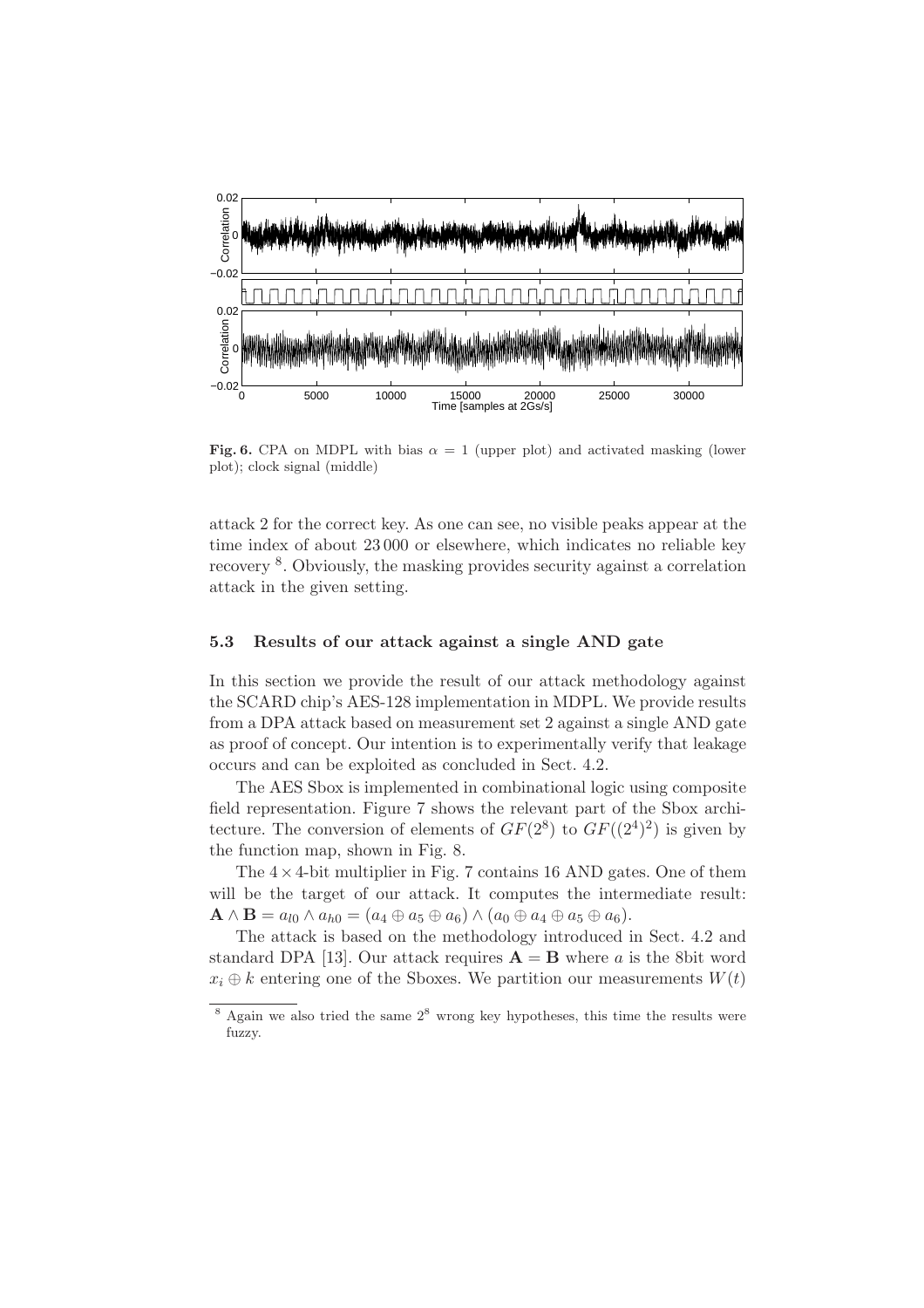

Fig. 7. Relevant part of the Sbox architecture



Fig. 8. Function map

into three sets  $p_0$ ,  $p_1$ , and  $p_2$ . These are consequently filled with measurements  $w_i$  according to:  $p_0 := \{w_i | \mathbf{A} = \mathbf{B} = 0\},\ p_1 := \{w_i | \mathbf{A} = \mathbf{B} = 1\}$ while all other measurements in  $p_2 := \{w_i | A \neq B\}$  (usually 50% of the set) are discarded. Then we compute the means  $m_0$  of  $p_0$  and  $m_1$  of  $p_1$ and finally the DPA bias  $\Theta = m_0 - m_1$ . The upper plot in Fig. 9 shows the DPA bias signal for the set of keys which are correct in the relevant bits and the lower plot for the set of keys with an error in the least significant bit. The presence of so called "ghost peaks" is explained by the fact that



Fig. 9. DPA bias AND gate, correct key set (upper) and 1-bit error key set (lower); clock signal (middle)

we attack an intermediate result before any non-linear function has been computed and by the fact that the attack focuses on only a few bits in a pipelined VLSI circuit. However, the peak for the set of "correct" keys is clearly distinguishable from the other one. Finally, Fig. 10 shows the value of  $\Theta$  at the peak's time index for each key hypothesis in the upper plot. As expected, the plot shows a "digital" pattern which divides the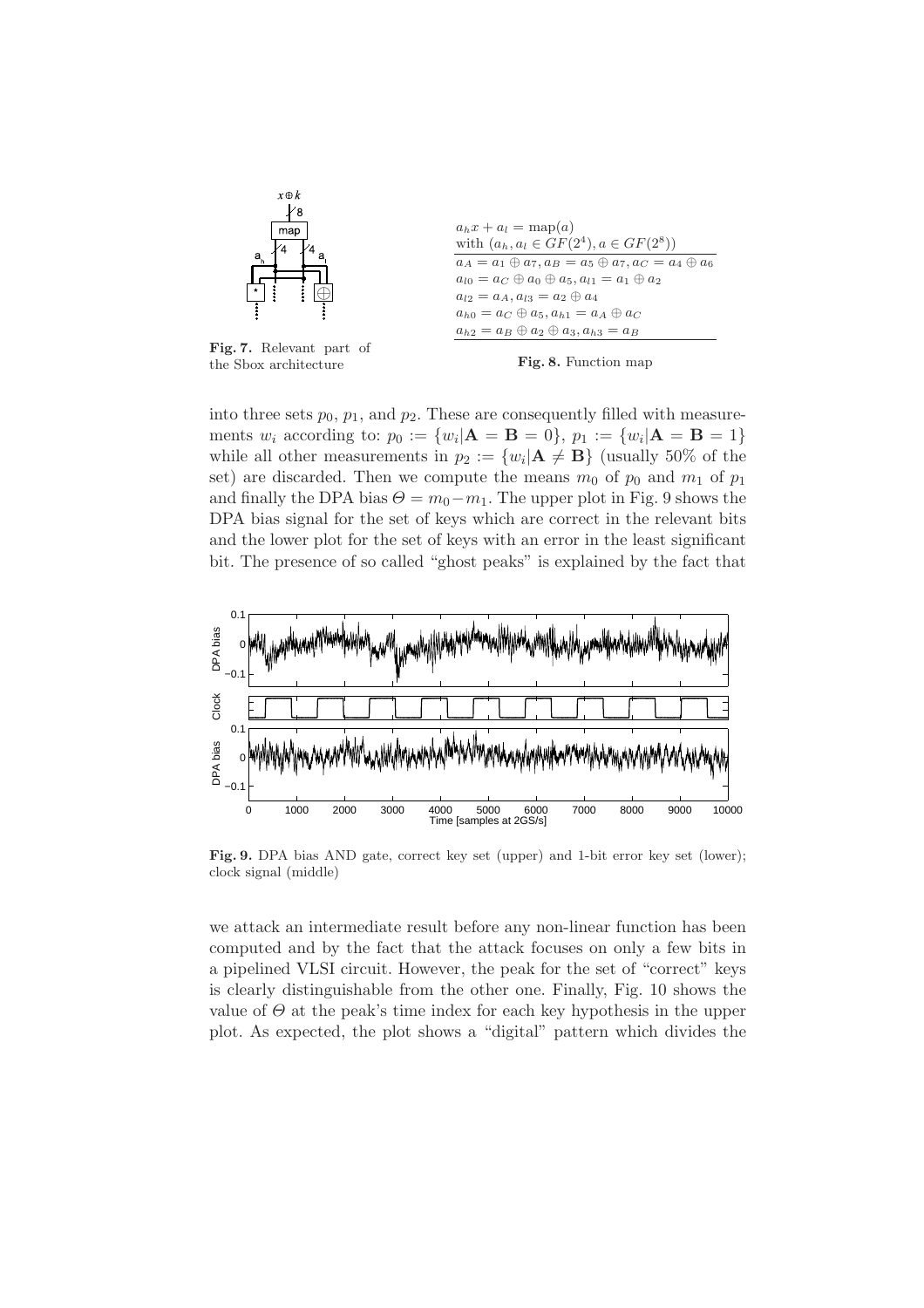key space in three parts. The lower plot shows the number of bits in A and B which have been guessed correctly, for each key hypothesis. The similarity in the patterns is obvious. All key guesses which are incorrect in one bit lead to a small (absolute) value  $\Theta$  and can be rejected. Rejection of more key candidates is not possible because we do not assume knowledge on  $\alpha$ ,  $\delta$ , and  $\gamma$ . Hence, the adversary cannot predict, whether the set of "correct" keys must lead to a maximum or minimum DPA peak (cf. Sect. 4.2). However, she may attack a different AND gate for further sieving.



Fig. 10. DPA bias at peak position (upper) and number of correct bits (lower) for all key hypotheses

According to our analysis of the MDPL AND gate in Sect. 4.2, this attack result indicates that the PRNG in the VLSI circuit implementation is biased. In order to verify this conclusion we simulated a gate-level netlist of the PRNG implementation using the same seed data. The statistical analysis of one million output bits of this simulated netlist however showed no *distinct* bias. The sample contained  $50.01\%$  zeros, which means  $\alpha = 0.5001$ . It is unclear whether such a marginal bias can enable our attack methodology or not.

Summarizing we can say that the success of our attack and the specific values we obtained for  $\Theta$ , namely one value very close to "0" while the two others differ only in their signs, indicate an exploitable bias in the output bits of the PRNG implementation. On the other hand, one might believe the marginal bias in the output bits of the netlist simulation to be negligible, which would then contradict this conclusion. Finally, one must also consider the possibility that the implementation of the PRNG on the prototype chip does not exactly behave like the simulated netlist.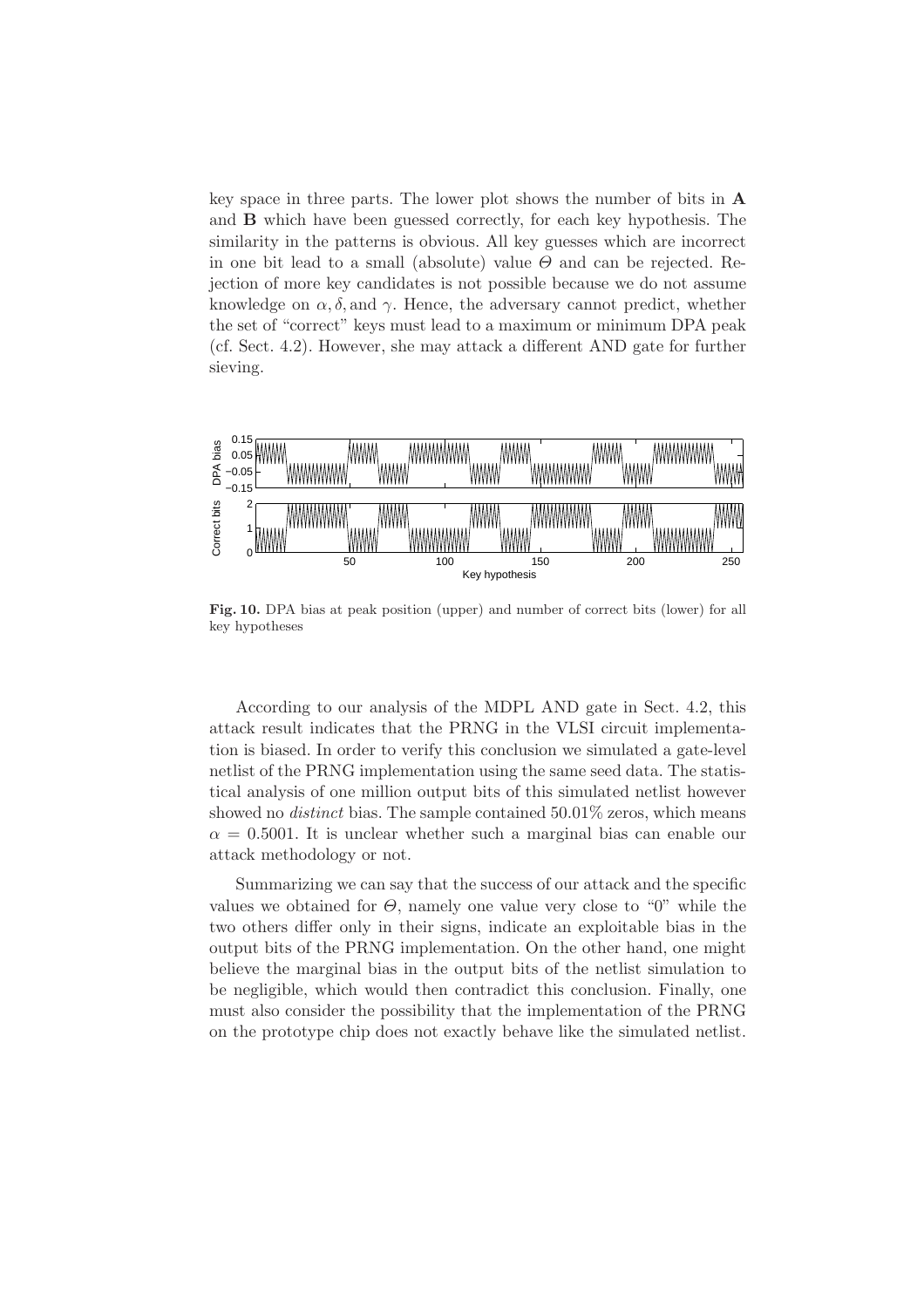In the next section we identify approaches to explain the success of our attack assuming that the output bits of the PRNG implementation are not or not significantly biased.

## 6 Investigation

Assuming that the PRNG implementation on the prototype chip is not biased, we need to look for another explanation of our results. In the following, we sketch an approach which will be subject of our future research.

A possible explanation for our observation and the successful attack is the early propagation effect. In short, this effect describes the fact that certain gates possibly evaluate at a data dependent instant. MDPL gates have been studied with regard to this effect in [8]. The authors concluded that a timing delay of the input signals can yield an early propagation effect. Given that an adversary uses the right criterion to partition the power traces, that the attacked gate is actually vulnerable to the effect, and that the timing difference is large enough to be detected by her measurement setup, she can exploit the effect. In this case, a power analysis attack against a DSCA "resistant" circuit turns into an attack which is similar to power analysis attacks against non-constant time implementations, as for example naïve "square-and-multiply".

We assume that the early propagation effect becomes apparent in time and data dependent histograms of the power measurements. Therefore, we generated data dependent histograms of the sets  $p_0 := \{w_i | \mathbf{A} = \mathbf{B} = 0\}$ and  $p_1 := \{w_i | \mathbf{A} = \mathbf{B} = 1\}$  for a correct guess on **A** and **B** at the time instant of the DPA peak and neighboring samples. Yet, first inspections did not lead to a clear conclusion. A thorough investigation will be subject of our future work.

However, the observations gave rise to another possible explanation for the success of our attack. Studying the switching behavior of a majority gate in detail, we discovered a potential problem. There are "internal nodes" in the pull up and pull down networks, which can not always be fully charged respectively discharged, depending on the input signals' values and delays. These internal nodes are marked with a cross in Fig. 1. This fact induces what we will call a memory effect. Possibly, there exist combinations of delays in the input signals, for which a (small) bias in the distribution of the random masks leads to a data dependent memory effect. In that case, the side channel leakage of an AND gate would be increased. Note that such delay combinations need not necessarily lead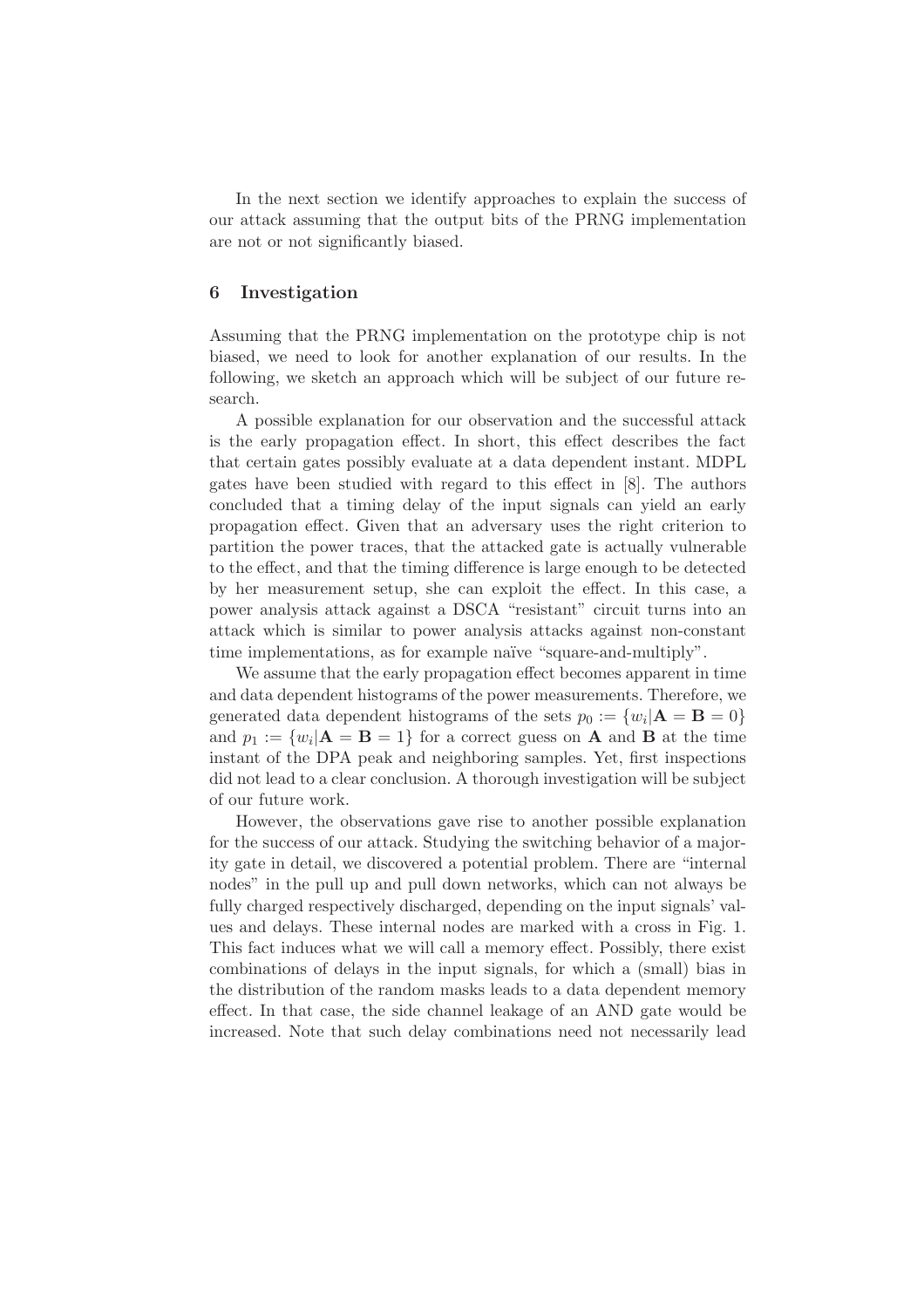to early propagation. We will investigate the memory effect and the requirements for the input signals' delays in the near future.

Summarizing we have to say that it remains unclear whether the success of our attack is based on a bias in the output bits of the PRNG implementation or not. To clarify this uncertainty will be subject of our future research.

## 7 Conclusion

We developed a model for the output transition energies of non-linear MDPL gates. We have shown that the transition energies depend on the bias  $\alpha$  in the source of the randomness and that they can be reliably exploited to derive signal values. The requirements for our attack methodology are slight and realistic (unknown) PRNG biases, which have been assumed in attacks against masking schemes before, and knowledge of the circuit layout, which should be assumed by default to model a powerful adversary. We have empirically verified our theoretic approach with practical measurement results. We showed that MDPL is vulnerable to our attack methodology in practical cases where the randomness is not perfect. Further on, we have identified approaches to explain the success of our attack assuming not or not significantly biased random masks. A more detailed investigation about the exact cause is subject of our future research.

## Acknowledgements

its sole risk and liability.

The author would like to thank George Danezis and Kazuo Sakiyama for inspiring discussions.

This work was supported in part by the IAP Programme P6/26 BCRYPT of the Belgian State (Belgian Science Policy), by FWO projects G.0475.05 and G.0450.04, by the European Commission FP6 MIRG project SESOC, number MIRG-CT-2004-516568, and by the K.U. Leuven-BOF. The information in this document reflects only the author's views, is provided as is and no guarantee or warranty is given that the information

is fit for any particular purpose. The user thereof uses the information at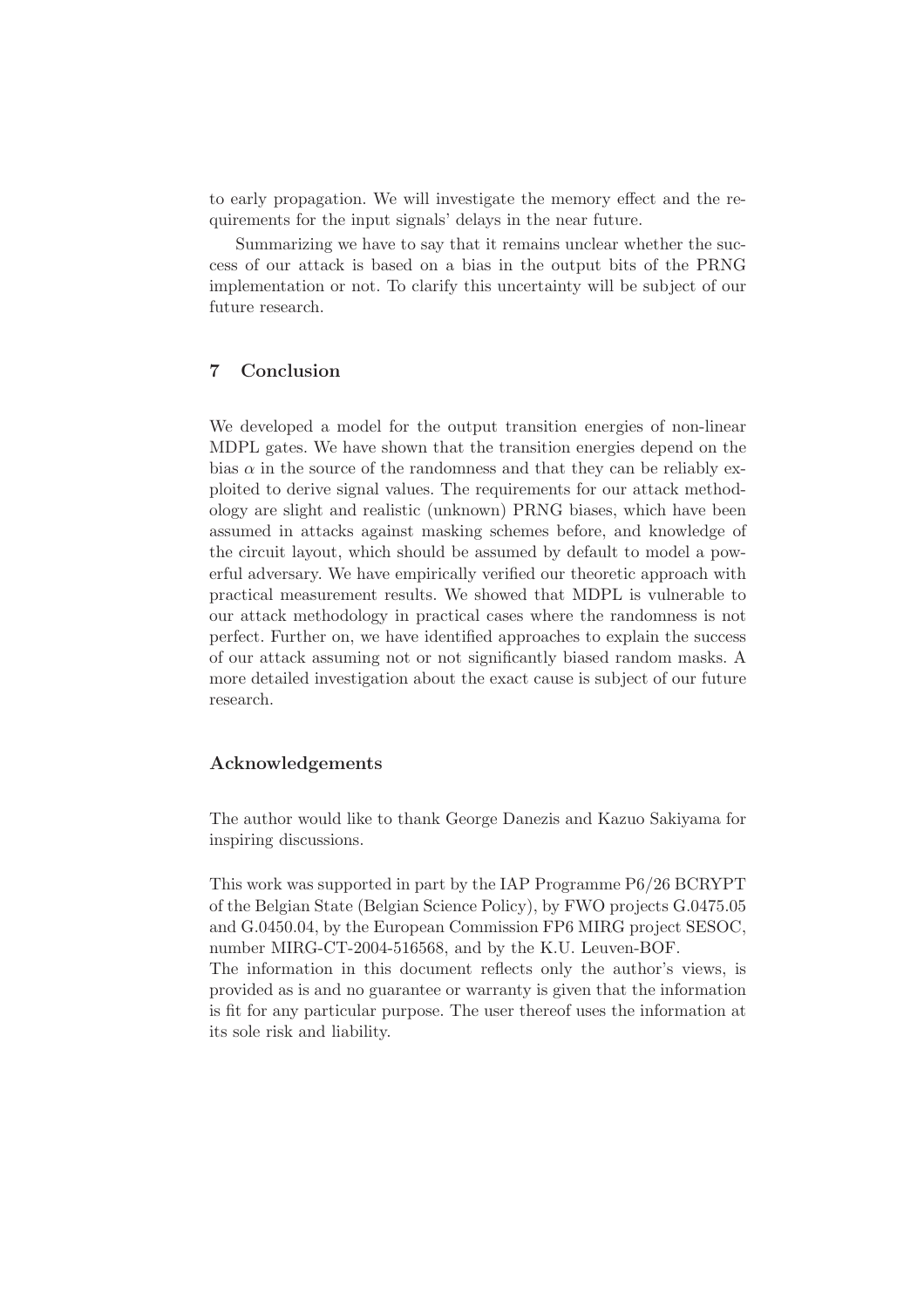#### References

- 1. T. Popp, S. Mangard: Masked Dual-Rail Pre-charge Logic. In: J. R. Rao and B. Sunar (eds.): Cryptographic Hardware and Embedded Systems – CHES 2005, LNCS 3659, pp. 172–186, Springer, 2005
- 2. W. Fischer, B. Gammel: Masking at Gate Level in the Presence of Glitches. In: J. R. Rao and B. Sunar (eds.): Cryptographic Hardware and Embedded Systems – CHES 2005, LNCS 3659, pp. 187–200, Springer, 2005
- 3. M. Aigner, S. Mangard, F. Menichelli, R. Menicocci, M. Olivieri, T. Popp, G. Scotti, A. Trifiletti: Side channel analysis resistant design flow. IEEE International Symposium on Circuits and Systems, ISCAS 2006, 4 pages
- 4. S. Mangard, M. Aigner, S. Dominikus: A highly regular and scalable AES hardware architecture. IEEE Transactions on Computers, Vol. 52, Issue 4, pp. 483–491, 2003
- 5. J. Wolkerstorfer, E. Oswald, M. Lamberger: An ASIC Implementation of the AES SBoxes. In B. Preneel (ed.): Topics in Cryptology - CT-RSA 2002, LNCS 2271, pp. 67–78, Springer, 2002
- 6. E. Brier, C. Clavier, F. Olivier: Correlation Power Analysis with a Leakage Model. In: M. Joye and J.-J. Quisquater (eds.): Cryptographic Hardware and Embedded Systems — CHES 2004, LNCS 3156, pp. 16–29, Springer, 2004
- 7. K. Tiri, P. Schaumont: Changing the odds against Masked Logic. Selected Areas of Cryptography (SAC) 2006, LNCS, Springer, to appear
- 8. D. Suzuki, M. Saeki: Security Evaluation of DPA Countermeasures Using Dual-Rail Pre-charge Logic Style. In: L. Goubin and M. Matsui (eds.): Cryptographic Hardware and Embedded Systems – CHES 2006, LNCS 4249, pp. 255–269, Springer, 2006
- 9. Y. Ishai, A. Sahai, D. Wagner: Private circuits: securing hardware against probing attacks. In Proceedings of CRYPTO 2003, LNCS 2729, pp. 463–481, Springer, 2003
- 10. E. Trichina, T. Korkishko, K.-H. Lee: Small size, low power, side channel immune AES coprocessor design and synthesis results. In: H. Dobbertin and V. Rijmen and A. Sowa (eds.): Advanced Encryption Standard - AES4, LNCS 3373, pp. 113–127, Springer, 2005
- 11. S. Mangard, T. Popp, B. Gammel: Side-Channel leakage of masked CMOS gates. In: A. Menezes (ed.): Topics in Cryptology - CT-RSA 2005, LNCS 3376, pp. 351– 365, Springer, 2005
- 12. S. Mangard, N. Pramstaller, E. Oswald: Successfully attacking masked AES hardware implementations. In: J. R. Rao and B. Sunar (eds.): Cryptographic Hardware and Embedded Systems – CHES 2005, LNCS 3659, pp. 157-171, Springer, 2005
- 13. P.C. Kocher, J. Jaffe, B. Jun: Differential Power Analysis. In: M. Wiener (ed.): Advances in Cryptology – CRYPTO '99, LNCS 1666, pp. 388–397, Springer, 1999
- 14. W. Schindler, K. Lemke, C. Paar: A Stochastic Model for Differential Side Channel Cryptanalysis. In: J.R. Rao, B. Sunar (eds.): Cryptographic Hardware and Embedded Systems – CHES 2005, LNCS 3659, pp. 30–46, Springer, 2005
- 15. S. Chari, J.R. Rao, P. Rohatgi: Template Attacks. In: B.S. Kaliski Jr., Ç.K. Koç, C. Paar (eds.): Cryptographic Hardware and Embedded Systems – CHES 2002, LNCS 2523, pp. 13–28, Spinger, 2003
- 16. M. Akkar, C. Giraud: An implementation of DES and AES, secure against some attacks, In: C¸. Ko¸c, D. Naccache, C. Paar, (Eds.): Cryptographic Hardware and Embedded Systems – CHES 2001, LNCS 2162, pp. 309–318, Springer, 2001
- 17. E. Oswald, S. Mangard, N. Pramstaller, V. Rijmen: A Side-Channel Analysis Resistant Description of the AES S-box. In: H. Gilbert and H. Handschuh (eds.): Fast Software Encryption 2005, LNCS 3557, pp. 413–423, Springer, 2005